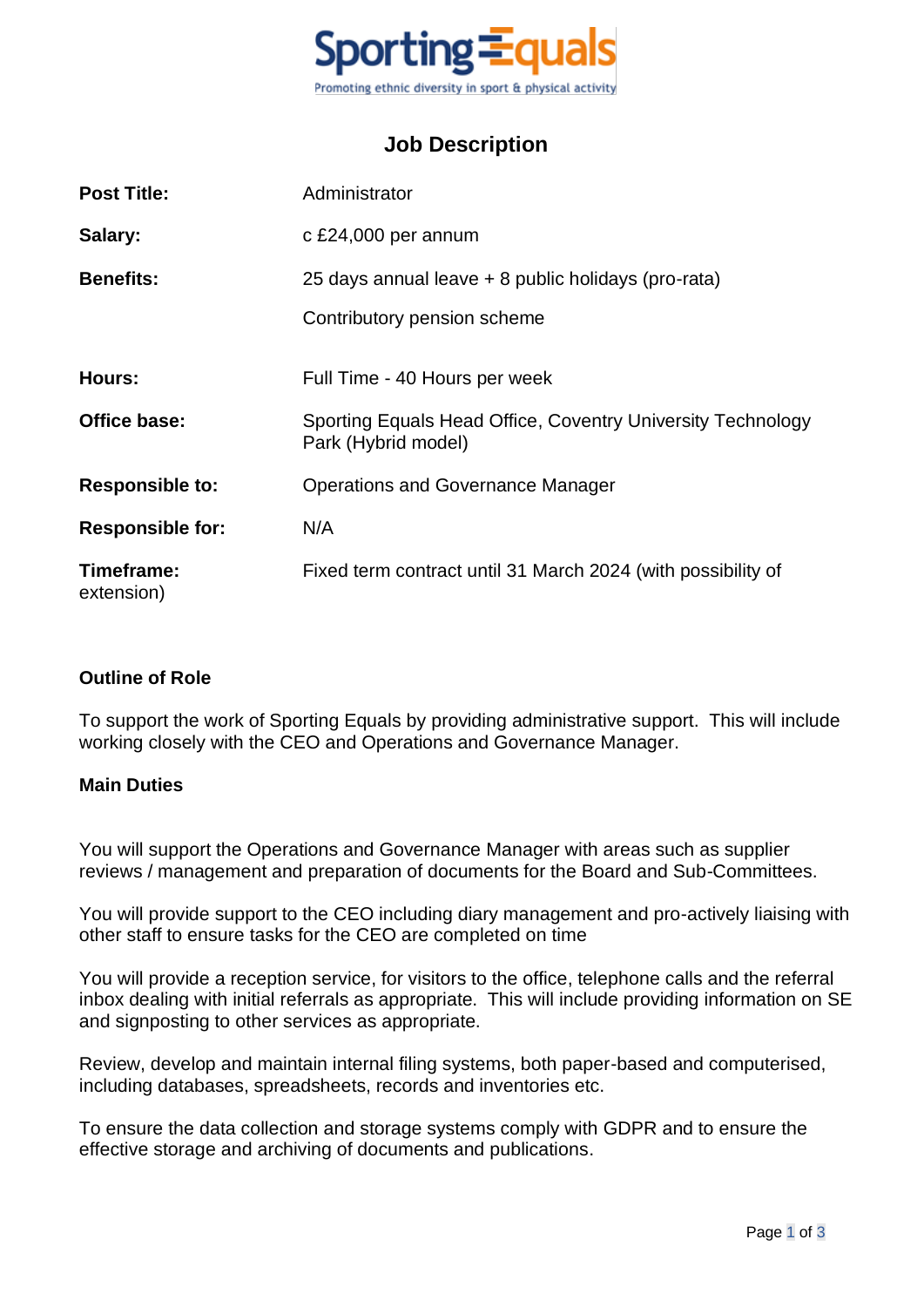

To organise internal and external meetings and conference calls including arranging times, venues, refreshments/lunch and diary management, preparation and circulation of agendas, reports and other documents.

To assist in the organisation of conferences, seminars and other events;

To manage the ordering and invoicing of goods and stationery.

To assist with updating SE website including support with posting internal and external vacancies on the website when required.

Support with timesheet reconciliation and credit card reconciliation

To ensure the office is well maintained and meets H&S requirements

Covering admin tasks for other colleagues when on leave or sick etc

To undertake any duties within the scope and spirit of the post as considered to be appropriate

## PERSON SPECIFICATION – Administrator

| <b>Essential skills, knowledge and</b><br>experience<br>The successful candidate will: | have strong administrative background,<br>communication skills, oral and written skills<br>and the ability to pro-actively and effectively<br>prioritise work |
|----------------------------------------------------------------------------------------|---------------------------------------------------------------------------------------------------------------------------------------------------------------|
|                                                                                        | be a self-starter with a proven track record in<br>building solid relationships quickly;                                                                      |
|                                                                                        | passionate about their work, confident to<br>make decisions, identify issues and resolve<br>them;                                                             |